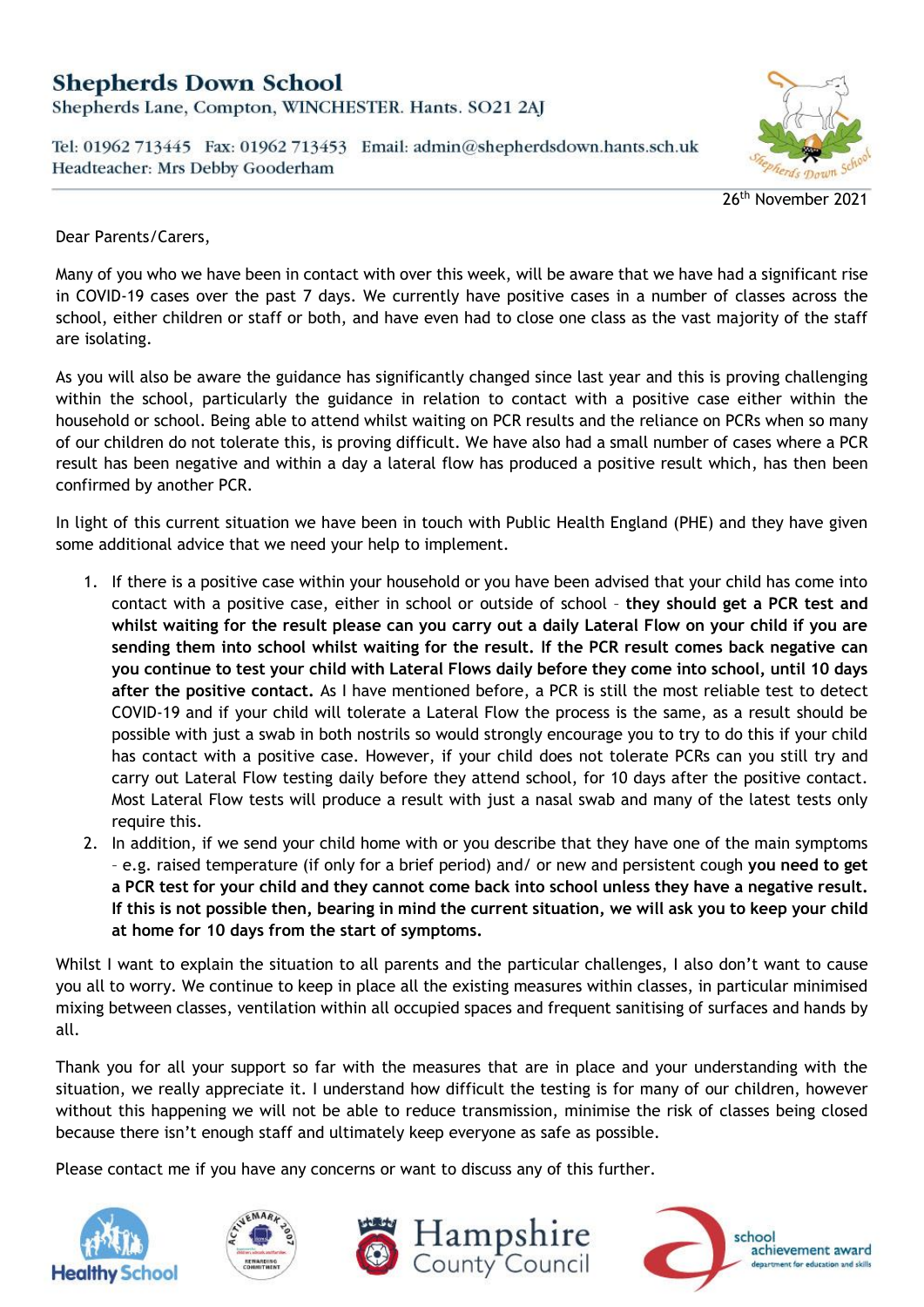If your child has contact with a positive case, in or out of school